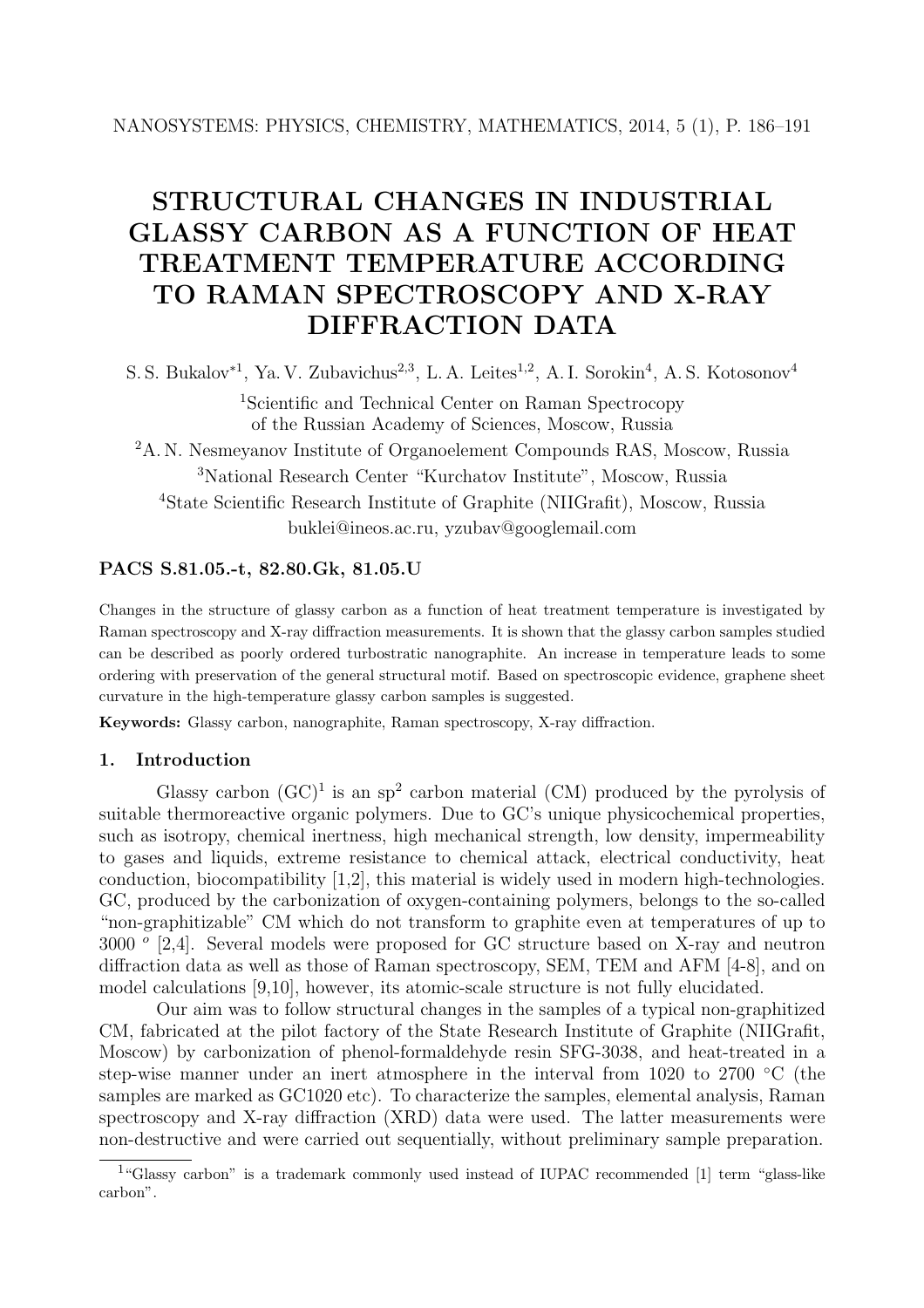### **2. Experimental**

Raman spectra were obtained using a laser Raman spectrometer LabRAM (Jobin Yvon). The spectra were excited by a 632.8 nm line of a He-Ne laser, laser power not exceeding 1 mW. The spectra registered from different spots of the sample shears appeared identical, thus pointing to the sample homogeneity. X-ray diffraction patterns were measured in the Bragg-Brentano  $\theta/2\theta$  geometry using a DRON-3 automated diffractometer (CuK $\alpha$ radiation, scanning step 0.02◦). The curve-fitting analysis of the Raman band contours and diffraction patterns was carried out using a standard Origin 7.5 program with appropriate Lorentzian, Gaussian or Voight functions.

## **3. Results and Discussion**

Raman spectra of GC from various origins have been published and interpreted in many papers, starting from the classical work of Koenig (see, e.g. [11-20]). First-order Raman spectra of GC differ from those of graphite in the widths of the D and G lines and in their intensity ratio,  $I_D/I_G > 1$ , the latter is also typical for other nano-sized disordered sp<sup>2</sup> CM [14-16,20], as well as in the presence of the line in the region of  $\sim$ 1100 cm<sup>-1</sup>. The region  $1000-3200$  cm<sup>-1</sup> of the Raman spectra obtained for the samples studied is presented in Fig. 1 and characterized in Table 1. The overall spectral pattern agrees well with the literature data; in all spectra, the ratio  $I_D/I_G > 1$ . However, in the Raman spectrum of GC1020, the G and D lines are broadened compared to the spectrum of a typical GC [20]. The second-order Raman spectrum of this sample exhibits very broad and weak bands, typical for all strongly disordered sp<sup>2</sup> carbons [13,20]. All this is not surprising, because it is well-known [2,3,13] that at the initial stage of the resin pyrolisis (up to  $\sim$ 1400 °C), primary carbonization and polymerization of the organic substance takes place with the formation of randomly oriented graphene layers, however, containing an appreciable fraction of heteroatoms. Indeed, according to our elemental analysis data, the sample GC1020 contains only 75% of carbon. Thus, the sample marked GC1020 is in essence not a real glassy carbon. Heat-treatment of GC samples up to 1450 ° increases the carbon content to 98% and in the GC1650 sample it reaches the value of 99.5 %. The Raman spectra exhibit noticeable changes (Fig. 1,3,4, Table 1). The D and 2D lines shift slightly and gradually narrow. The G line becomes more and more asymmetric, and in the spectra of GC2100 and higher, a weak line at 1620 cm<sup>-1</sup> (D') becomes clearly visible, which points to a turbostratic structure, i.e., to the absence of strict periodicity along the **c** axis [19,20]. The latter conclusion is also confirmed by a gradual formation in the second-order spectrum of an intense symmetric line at 2650 cm−<sup>1</sup>, corresponding to an overtone 2D. Thus, it is evident from the Raman spectra that an increase in the annealing temperature leads to partial ordering of the condensed aromatic clusters in the **ab** plane (two-dimensional "quasi-crystallization") [19].

X-ray diffraction data are fully consistent with the above Raman spectroscopy data (Fig. 2). The diffraction pattern of GC1020 reveals three very broad peaks at  $2\theta = 24.0$ , 43.6 and 79.7◦, which can be assigned to 002, 100 and 110 indices of the graphite lattice. No general-index lines (e.g., 101) were observed. Furthermore, the 100 and 110 lines were strongly asymmetric due to the Warren effect [21,22]. This indicates that the sample GC1020 can be formally described as a nanostructured turbostratic graphite without register in the orientation of adjacent graphene layers and with a very small size of ordered domains. In contrast to bulk graphite, this sample is not prone to preferred orientation. The sample GC2700 additionally contains an admixture of ordered polycrystalline graphite, which is evidenced by the occurrence of 002 line at 26.47◦ with FWHM of 0.65◦ (the area under the peak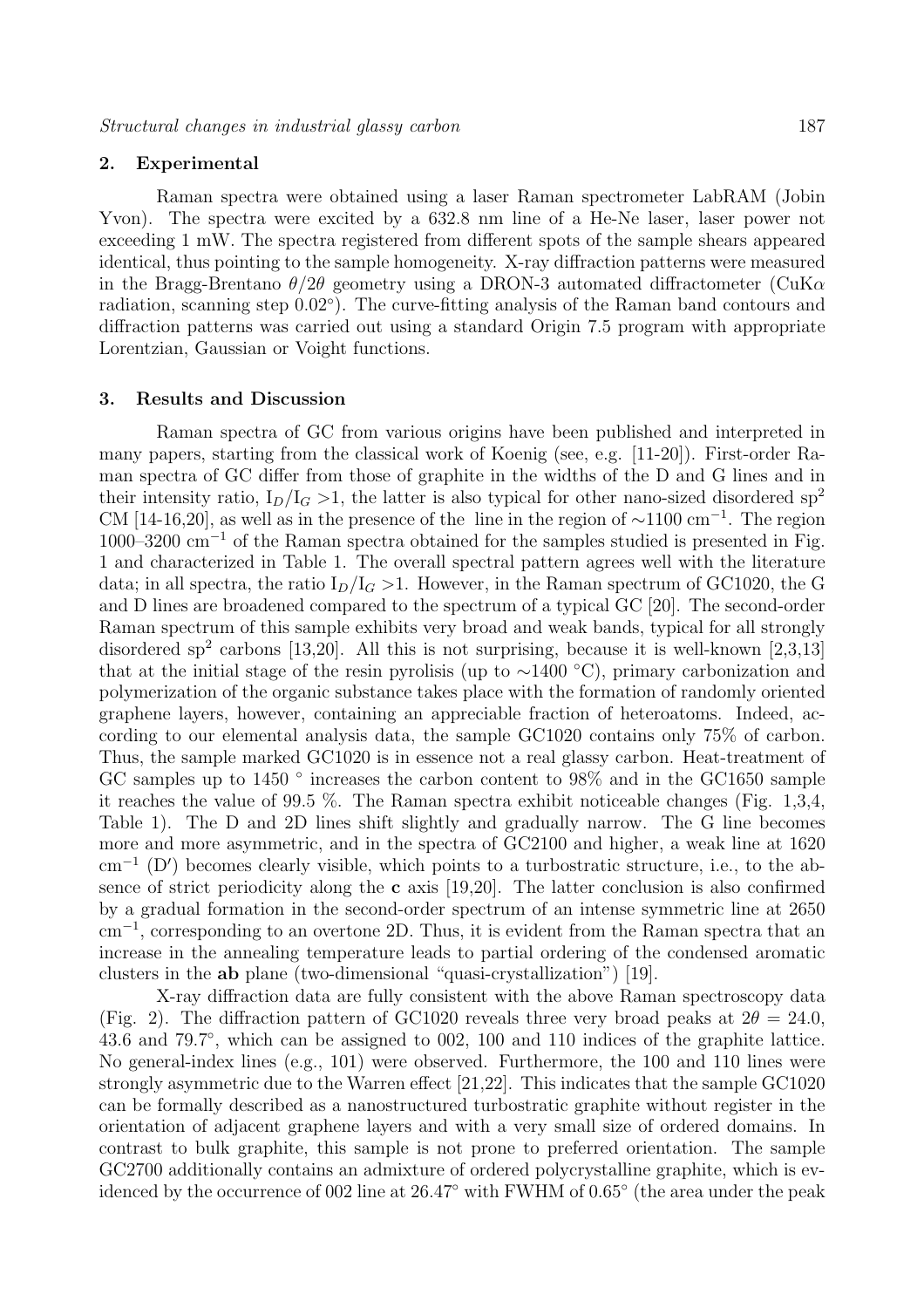

Fig. 1. Raman spectra of the GC samples annealed at different temperatures

|           | TABLE 1. Frequencies $(\Delta \nu)$ and half-widths (FWHM) of the D and 2D Raman |  |  |  |  |
|-----------|----------------------------------------------------------------------------------|--|--|--|--|
| lines $*$ |                                                                                  |  |  |  |  |

| Heat treatment     | $\overline{\Delta \nu}$ of the D | D line           | $\overline{\Delta \nu}$ of the 2D | 2D line          |
|--------------------|----------------------------------|------------------|-----------------------------------|------------------|
| temperature $(°C)$ | line $\rm (cm^{-1})$             | $FWHM~(cm^{-1})$ | line $\rm (cm^{-1})$              | $FWHM~(cm^{-1})$ |
| 1020               | 1324.5                           | 107              | 2637                              | 233              |
| 1250               | 1326.5                           | 92               | 2638                              | 213              |
| 1450               | 1326.5                           | 69               | 2639                              | 148              |
| 1650               | 1328                             | 59               | 2643                              | 113              |
| 1850               | 1328                             | 53               | 2645                              | 102              |
| 2150               | 1328                             | 48               | 2647                              | 88               |
| 2450               | 1329                             | 42               | 2649                              | 72               |
| 2700               | 1329                             | 40               | 2650                              | 67               |

\* The values presented are the results of averaging of 5 independed series of experiments.

corresponds to ∼15% of that of the glassy carbon component). No graphite admixture was observed by other diffraction measurements using synchrotron radiation (to be published) on similarly prepared samples.

An increase in annealing temperature leads to the emergence of very weak bands in the low-frequency region of the Raman spectra from 200–500 cm<sup>-1</sup> (Fig. 4). Analogous bands were observed for carbon tubular cones, whiskers, polyhedral crystals and nano-onions [23,24], the authors associate them with graphene sheet curvature. For the latter CM, a high Raman intensity of the 2D overtone was observed, the same is true for GC2500 and 2700 (Fig. 1). By analogy, it can be suggested that these facts speak for applicability to the high-temperature GC samples studied of the structural model proposed by Harris [7], which is based on fullerene-related basic units with a high curvature and on the presence of closed voids.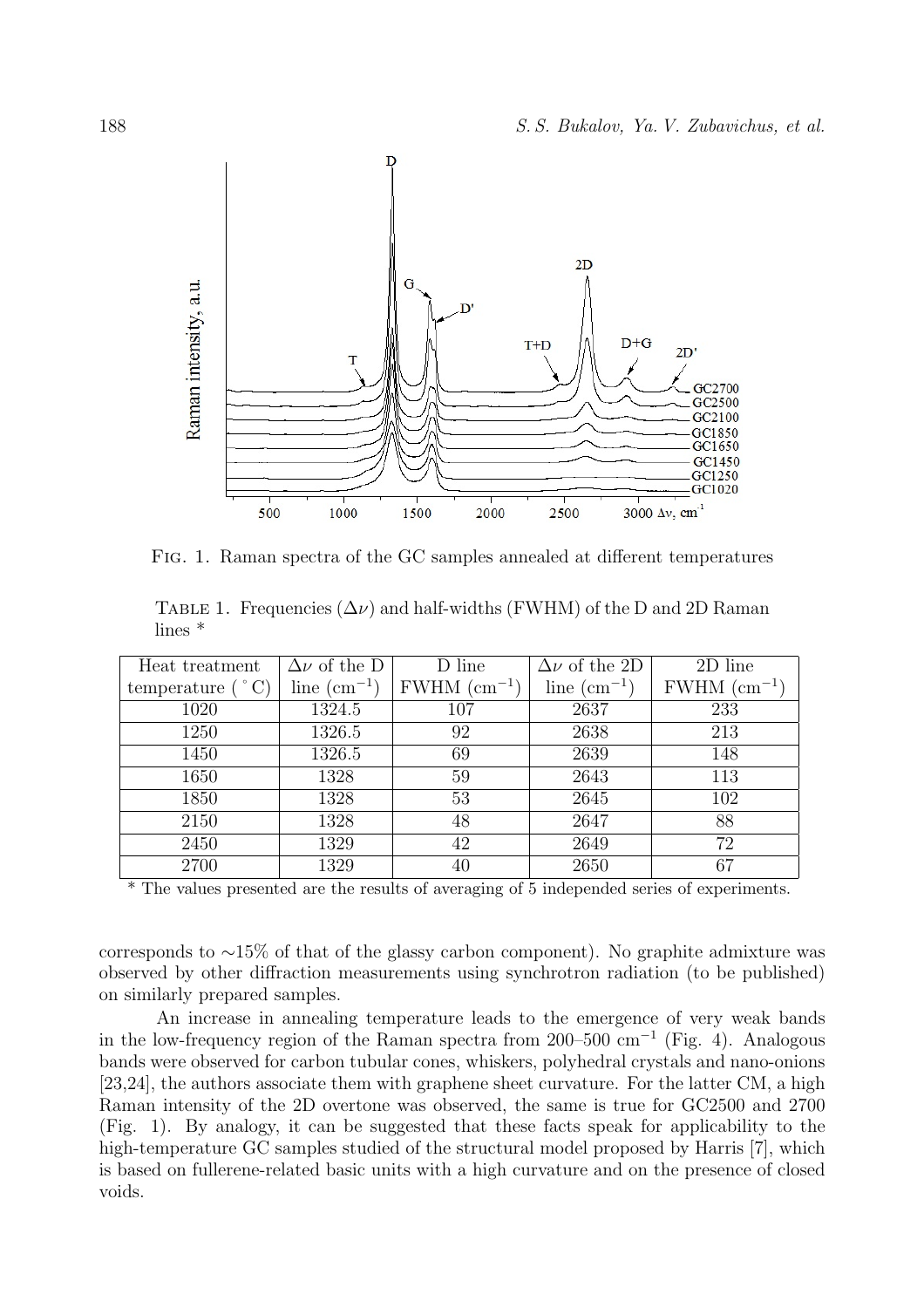

Fig. 2. X-ray diffraction patterns of glassy carbon samples treated at different temperatures (left) and estimates for crystallite sizes  $L_a$  and  $L_c$  (right)



Fig. 3. Dependence of the D line half-width on the heattreatment temperature



Fig. 4. Low frequency Raman region of the spectra obtained

Diffraction patterns of GC samples also evolve as the temperature increases (Fig. 2). The diffraction lines become narrower, the dominant 002 line slightly shifts to a larger scattering angle (to  $2\theta \sim 25.5^{\circ}$ ), whereas the 110 line slightly shifts to smaller angles (Table 2).

All these changes clearly indicate that some ordering and an increase in effective crystallite size occurred with preservation of the graphite-like main structural motif.

To estimate dimensional characteristics of GC structural units, the X-ray diffraction data were used (a model approach with use of the Debye formula). The results are presented in Fig. 2, right panel.

Thus, both the X-ray and Raman data show that an increase in the heat-treatment temperature leads to a noticeable ordering of aromatic nanoclasters in directions parallel and normal to the graphene layers. However, the general structural motif, that is, poorly ordered turbostratic graphitic nano-particles is still preserved herewith. Gradual formation of a series of new low-frequency weak features in the Raman spectra suggests carbon layer curving which unfortunately has no distinct manifestation in the diffraction data.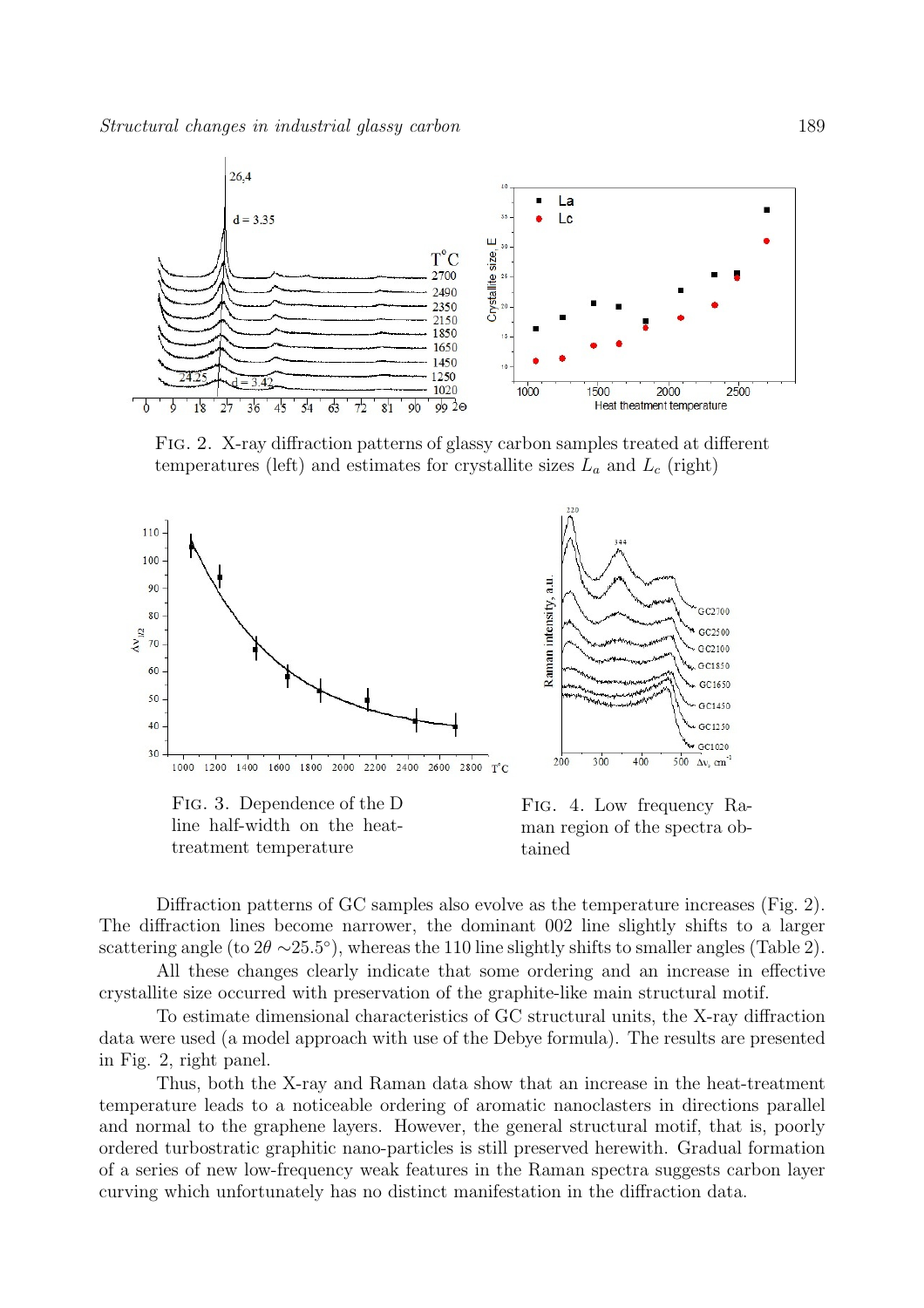| Heat treatment            | FWHM of 100 | FWHM of        | Position of 002 |
|---------------------------|-------------|----------------|-----------------|
| temperature $(^{\circ}C)$ | line $(°)$  | 002 line $(°)$ | line $(°)$      |
| 1020                      | 4.2         | 7.7            | 23.97           |
| 1250                      | 4.0         | 6.9            | 23.91           |
| 1450                      | 3.2         | 5.8            | 24.58           |
| 1650                      | 3.3         | 5.9            | 24.67           |
| 1850                      | 2.9         | 5.2            | 24.92           |
| 2100                      | 2.5         | 4.4            | 25.17           |
| 2450                      | 2.5         | 3.9            | 25.21           |
| 2500                      | 2.2         | 3.1            | 25.53           |
| 2700                      | 2.4         | 2.8            | 25.34           |

Table 2. Changes in the profile parameters of 100 and 002 lines as a function of heat treatment temperature

### **Acknowledgements**

The authors (S.S.B. and L.A.L.) acknowledge partial financial support from the Russian Foundation for Basic Research  $(\text{\# } 13\text{-}03\text{-}00993)$ .

#### **References**

- [1] IUPAC Recommended terminology for the description of carbon as a solid. *Pure and Appl. Chem.*, **67**, P. 474–506 (1995).
- [2] V.P. Sosedov, E.F. Chalykh. *Graphitation of carbon materials*. Metallurgy, Moscow, 176 p. (1987). [in Russian]
- [3] Carbon Materials for Advanced Technologies, ed. by Burchell T.D. Pergamon, Amsterdam, 535 p. (1999).
- [4] R. Franklin. The structure of graphitic carbons. *Acta Cryst.*, **4**, P. 253–261 (1951).
- [5] G.M. Jenkins, K. Kawamura, L.L. Ban. Formation and structure of polymeric carbons. *Proc. Roy. Soc. A*, **327**, P. 501–517 (1972).
- [6] L.A. Pesin, E.M. Baitinger. A new structural model of glass-like carbon. *Carbon*, **40**, P. 295–306 (2002).
- [7] P.J.F. Harris. Fullerene-related structure of commercial glassy carbons. *Phylos. Mag.*, **84**(29), P. 3159– 3167 (2004). P.J.F. Harris. New perspectives on the structure of graphitic carbons. *Solid State Mater. Sci.*, **30**, P. 235–253 (2005).
- [8] P.M. Ossi, A. Miotello. Control of cluster synthesis in nano-glassy carbon films. *J. Non-Cryst. Solids*, **353**, P. 1860–1864 (2007).
- [9] R.C. Powles, N.A. Marks, D.W.M. Lau. Self-assembly of  $sp^2$ -bonded carbon nanostructures from amorphous precursors. *Phys. Rev. B*, **79**, P. 075430 (2009).
- [10] T.C. Petersen, I.K. Snook, I. Yarovsky, D.G. McCulloch, B. O'Malley. Curved-surface atomic modeling of nanoporous carbon. *J. Phys. Chem. C*, **111**(2), P. 802–812 (2007).
- [11] F. Tuinstra, J.L. Koenig. Raman spectrum of graphite. *J. Chem. Phys.*, **53**, P. 1126–1130 (1970).
- [12] J.L. Lauer. Raman spectra of quasi-elemental carbon. In: Handbook of Raman Spectroscopy, ed. by Lewis I.R., Edwards H.G.M. Marcel Dekker Inc., N-Y, Basel, ch.22, P. 863–917 (2001).
- [13] A.C. Ferrari, J. Robertson. Interpretation of Raman spectra of disordered and amorphous carbon. *Phys. Rev. B*, **61**, P. 14095 (2000); Resonant Raman spectroscopy of disordered, amorphous and diamondlike carbon. *Phys. Rev. B*, **64**, P. 075414 (2001).
- [14] R.J. Nemanich, S.A. Solin. First- and second-order Raman scattering from finite-size crystals of graphite. *Phys. Rev. B*, **20**, P. 392–401 (1979).
- [15] R.P. Vidano, D.B. Fischbach, L.J. Willis, T.M. Loehr. Observation of Raman band with excitation wavelength for carbons and graphites. *Solid State Commun.*, **39**, P. 341–344 (1981).